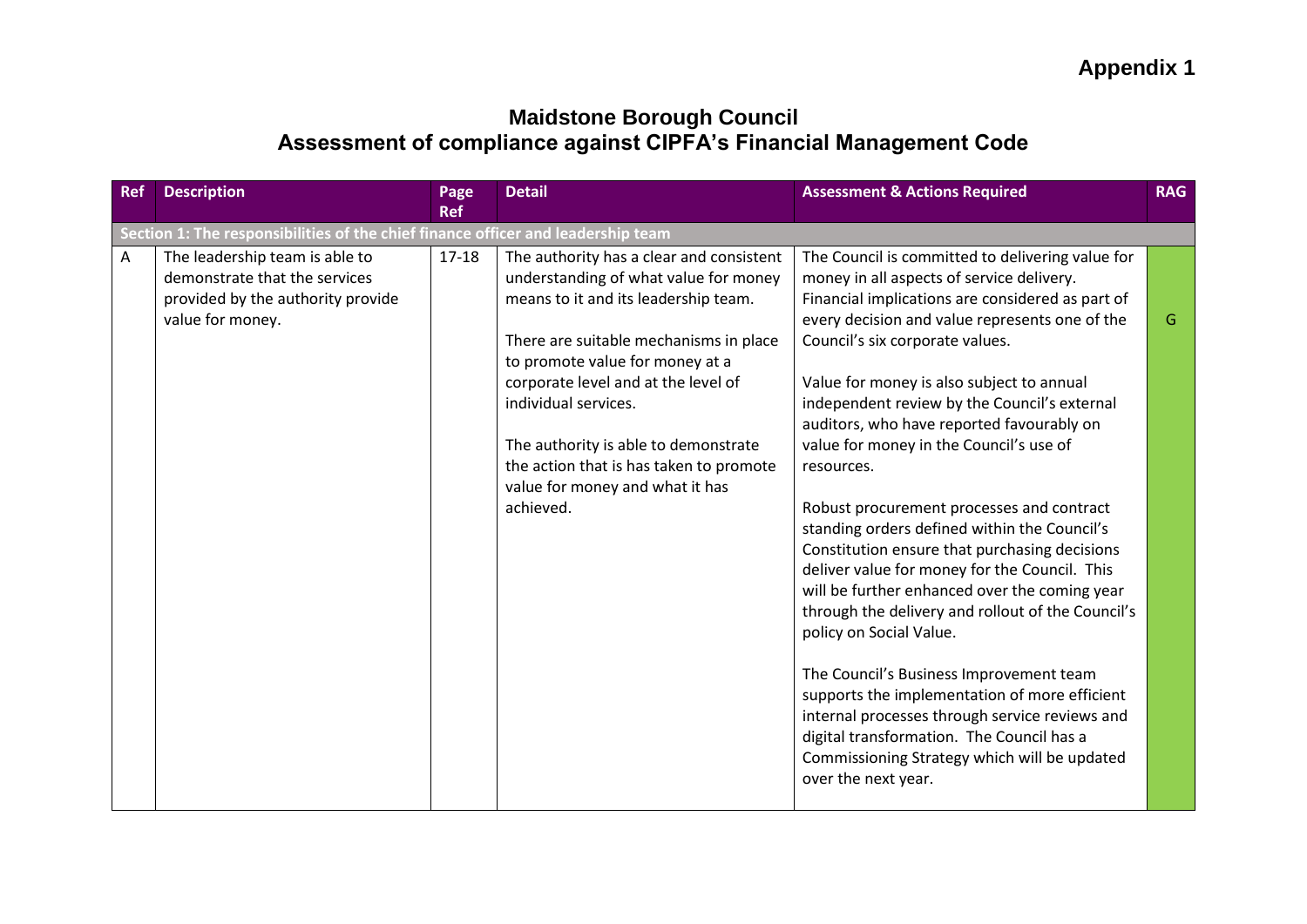|         |                                                                                                                        |       |                                                                                                                                                                                                                                                                                                                                                                                                                                                                                                                                                                                                                                                                                                                                                                                   | Action: To develop and embed a policy on Social<br>Value<br>Action: To update the Commissioning Strategy                                                                                                                                                                                                                                                                                                                                                                                                                                                                                                                                                                                                                                                                                                                                                                                                   |   |
|---------|------------------------------------------------------------------------------------------------------------------------|-------|-----------------------------------------------------------------------------------------------------------------------------------------------------------------------------------------------------------------------------------------------------------------------------------------------------------------------------------------------------------------------------------------------------------------------------------------------------------------------------------------------------------------------------------------------------------------------------------------------------------------------------------------------------------------------------------------------------------------------------------------------------------------------------------|------------------------------------------------------------------------------------------------------------------------------------------------------------------------------------------------------------------------------------------------------------------------------------------------------------------------------------------------------------------------------------------------------------------------------------------------------------------------------------------------------------------------------------------------------------------------------------------------------------------------------------------------------------------------------------------------------------------------------------------------------------------------------------------------------------------------------------------------------------------------------------------------------------|---|
| $\sf B$ | The authority complies with the<br>CIPFA Statement on the Role of the<br>Chief Finance Officer in Local<br>Government. | 18-19 | In summary this Statement requires<br>that the Chief Finance Officer (CFO):<br>Is a key member of the leadership<br>$\bullet$<br>team, helping it to develop and<br>implement strategy and to resource<br>and deliver the organisation's<br>strategic objectives sustainably and<br>in the public interest.<br>Must be actively involved in, and<br>$\bullet$<br>able to bring influence to bear on,<br>all material business decisions<br>Must lead the promotion and<br>$\bullet$<br>delivery by the whole organisation<br>of good financial management so<br>that public money is safeguarded at<br>all times and used appropriately,<br>economically, efficiently, and<br>effectively.<br>Must lead and direct a finance<br>$\bullet$<br>function that is resourced to be fit | The responsibilities of the Chief Finance Officer<br>(Director of Finance and Business Improvement)<br>are set out within the Council's constitution.<br>The Chief Finance Officer is a member of the<br>Corporate Leadership Team (CLT) and reports<br>directly to the Chief Executive. This facilitates<br>appropriate influence over all material business<br>decisions.<br>All Committee, Council and CLT reports are<br>subject to review by the Chief Finance Officer,<br>supported by the finance team, ensuring that<br>financial implications of decisions are clearly<br>documented and properly considered.<br>The finance team is comprised of 13.5<br>permanent full-time equivalent staff. 3<br>members of the team are professionally<br>qualified accountants (CIPFA/ACCA), 3 are part<br>qualified (ACCA), 3 hold the AAT qualification<br>and 3 are actively studying for a professional | G |
|         |                                                                                                                        |       | for purpose.<br>Must be professionally qualified and<br>$\bullet$<br>suitably experienced.                                                                                                                                                                                                                                                                                                                                                                                                                                                                                                                                                                                                                                                                                        | accountancy qualification (CIPFA/ACCA). Team<br>members are supported through technical and<br>on the job training and are encouraged to take<br>opportunities enhance their skills and                                                                                                                                                                                                                                                                                                                                                                                                                                                                                                                                                                                                                                                                                                                    |   |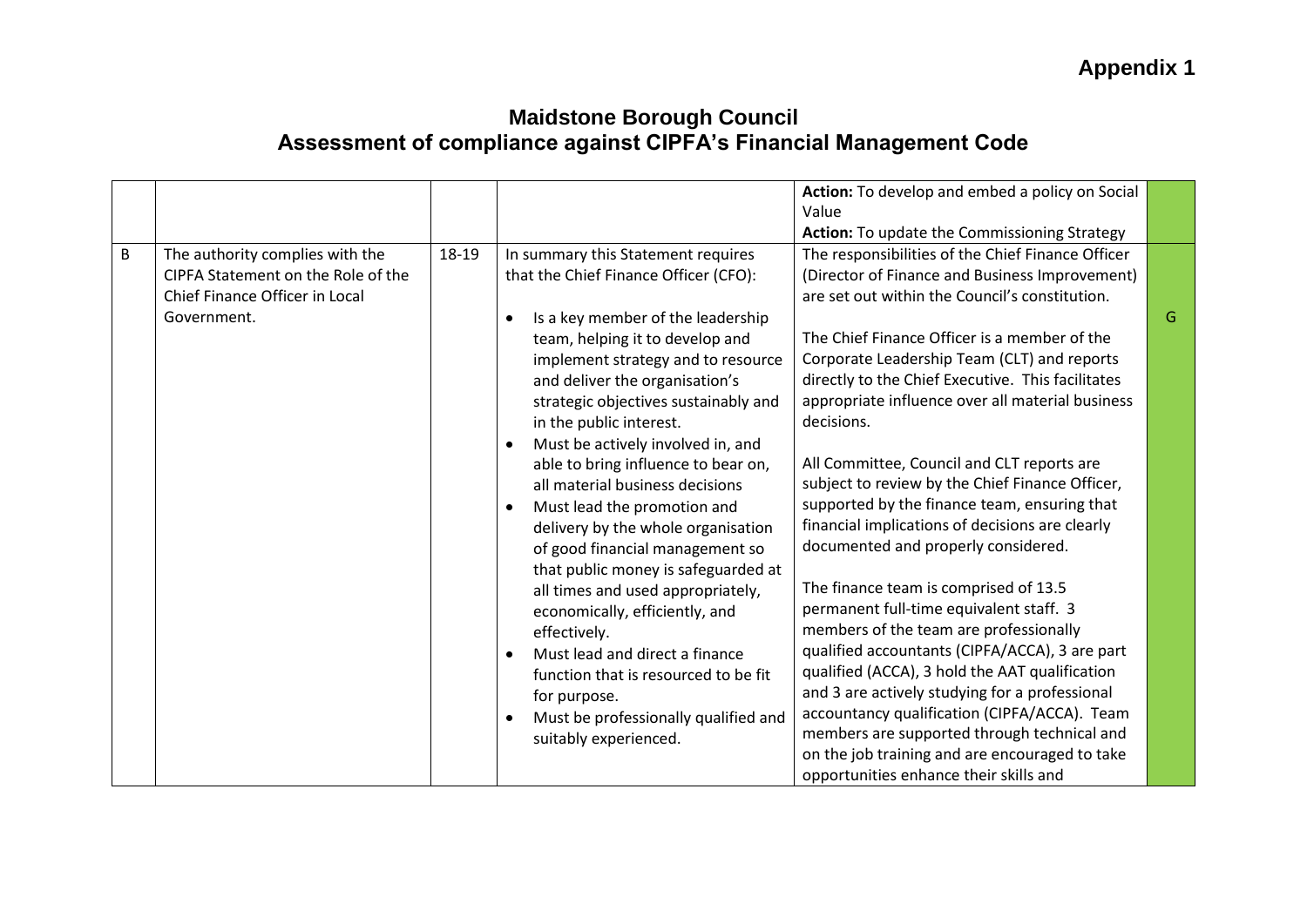|   |                                                                                                                             |    |                                                                                                                                                                                                                                                                                                                                                                                                                                                                                                                             | knowledge, ensuring that there is resilience<br>within the team.<br>The Chief Finance Officer is a professionally<br>qualified accountant with 18 years of local<br>government finance experience.                                                                                                                                                                                                                                                                                                                                                                                                                                                                                                                                                                                                                            |   |
|---|-----------------------------------------------------------------------------------------------------------------------------|----|-----------------------------------------------------------------------------------------------------------------------------------------------------------------------------------------------------------------------------------------------------------------------------------------------------------------------------------------------------------------------------------------------------------------------------------------------------------------------------------------------------------------------------|-------------------------------------------------------------------------------------------------------------------------------------------------------------------------------------------------------------------------------------------------------------------------------------------------------------------------------------------------------------------------------------------------------------------------------------------------------------------------------------------------------------------------------------------------------------------------------------------------------------------------------------------------------------------------------------------------------------------------------------------------------------------------------------------------------------------------------|---|
|   | <b>Section 2: Governance and financial management style</b>                                                                 |    |                                                                                                                                                                                                                                                                                                                                                                                                                                                                                                                             |                                                                                                                                                                                                                                                                                                                                                                                                                                                                                                                                                                                                                                                                                                                                                                                                                               |   |
| C | The leadership team demonstrates<br>in its actions and behaviours<br>responsibility for governance and<br>internal control. | 22 | Actions and behaviours of the<br>leadership team are guided by the<br>Nolan principles.<br>The authority has a clear framework for<br>governance and internal control.<br>The leadership team has established<br>effective arrangements for assurance,<br>internal audit and internal<br>accountability.<br>The leadership team espouses high<br>standards of governance and internal<br>control.<br>The leadership team nurtures a culture<br>of effective governance and robust<br>internal control across the authority. | The Council has developed its own corporate<br>values and competency framework, STRIVE<br>which in some respects, aligns to the Nolan<br>principles. These principles are also set out for<br>staff and members within the Constitution and<br>Local Code of Corporate Governance.<br>The Officer Code of Conduct sets out the<br>expected standards of behaviour for staff and<br>where breaches are identified, these are dealt<br>with through the appropriate channels.<br>The Council's framework for governance is set<br>out within the Local Code of Corporate<br>Governance.<br>The framework for internal control is not<br>explicitly codified but is considered to be<br>appropriate and proportionate to the nature of<br>the organisation. This is reflected in the Head of<br>Internal Audit's annual opinion. | G |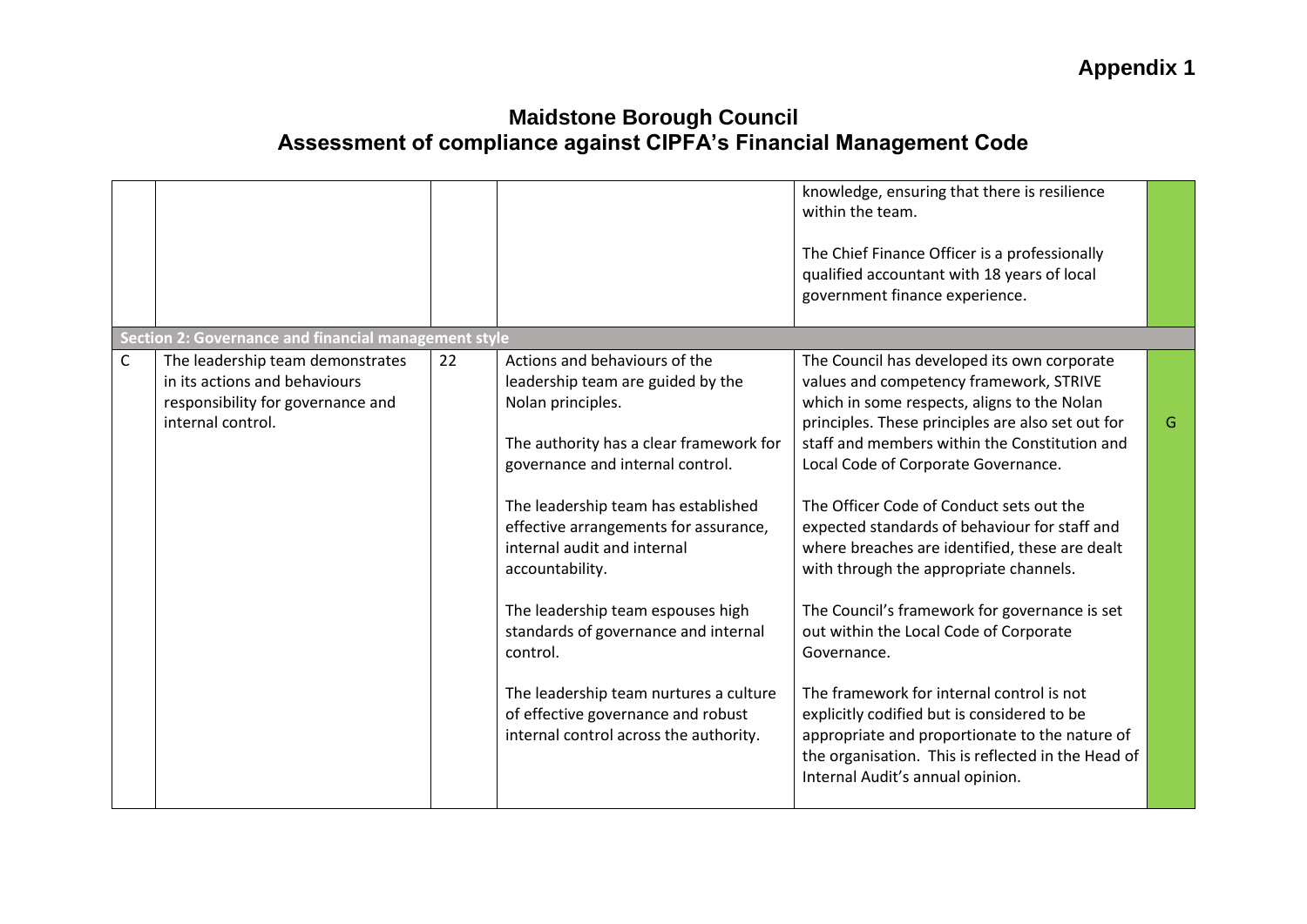|   |                                     |                                           | Internal audit services are delivered by Mid Kent |   |
|---|-------------------------------------|-------------------------------------------|---------------------------------------------------|---|
|   |                                     |                                           | Audit. The service conforms to Public Sector      |   |
|   |                                     |                                           | Internal Standards, and this has been verified    |   |
|   |                                     |                                           | through external assessment by CIPFA.             |   |
|   |                                     |                                           |                                                   |   |
| D | The authority applies the           | The Council is aware of the provisions of | The Council sets out the actions it has taken or  |   |
|   | <b>CIPFA/SOLACE Delivering Good</b> | the CIPFA Delivering Good Governance      | plans to take to ensure that high standards of    |   |
|   | Governance in Local Government:     | Framework.                                | governance are delivered within its Annual        | G |
|   | Framework (2016).                   |                                           | Governance Statement and action plan.             |   |
|   |                                     | The authority has sought to apply the     |                                                   |   |
|   |                                     | principles, behaviour and actions set     | The Council has adopted a Local Code of           |   |
|   |                                     | out in the Framework to its own           | Corporate Governance and compliance against       |   |
|   |                                     | governance arrangements.                  | this code is reviewed annually by the Audit,      |   |
|   |                                     |                                           | Governance and Standards Committee. This          |   |
|   |                                     | The authority has in place a suitable     | review is documented within the Annual            |   |
|   |                                     | code of governance.                       | Governance Statement which is subject to          |   |
|   |                                     |                                           | independent review by external audit.             |   |
|   |                                     |                                           |                                                   |   |
|   |                                     |                                           | A 'Good Governance' steering group has been       |   |
|   |                                     |                                           | established to ensure that good practice is       |   |
|   |                                     |                                           | being followed. This group is comprised of the    |   |
|   |                                     |                                           | Chief Executive, Monitoring Officer, s151         |   |
|   |                                     |                                           | Officer, Head of Policy, Communications &         |   |
|   |                                     |                                           | Governance and Head of Audit.                     |   |
|   |                                     |                                           |                                                   |   |
| E | The financial management style of   | Strong financial management is            | The Council's Constitution details committee      |   |
|   | the authority supports financial    | assessed against a hierarchy of:          | functions and member and officer delegations.     |   |
|   | sustainability.                     |                                           | The Constitution also includes the Financial and  |   |
|   |                                     | 1. delivering accountability              | Contract Procedure Rules which set out            | G |
|   |                                     | 2. supporting performance                 |                                                   |   |
|   |                                     |                                           |                                                   |   |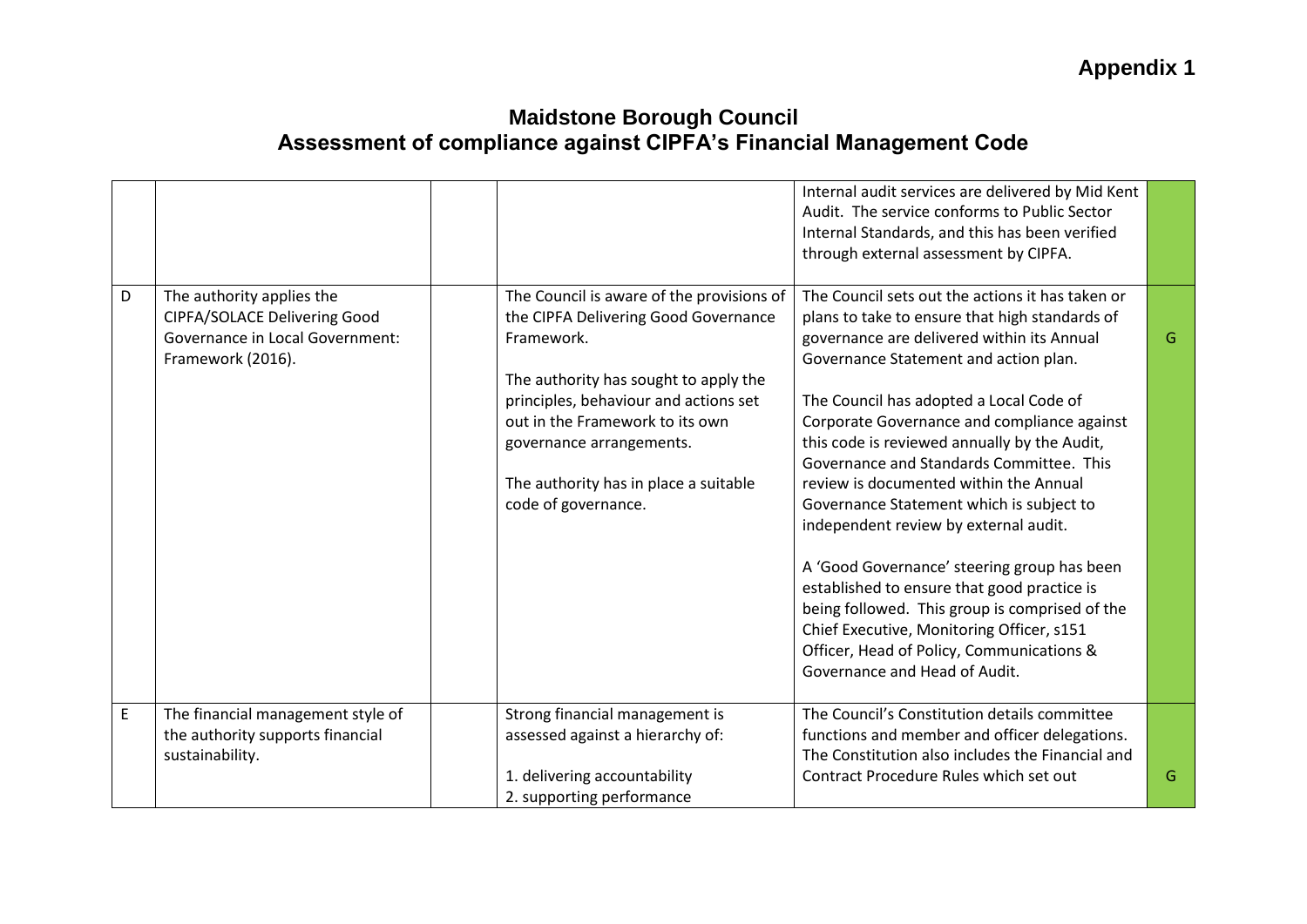|   |                                                                                                 | 3. enabling transformation<br>Criteria at each level must be met to<br>enable progression to the next level of<br>the hierarchy. This is broadly linked to<br>economy, efficiency and effectiveness.                                                                                                          | responsibilities of Senior Officers, Budget<br>Managers and employees.<br>There is an effective performance management<br>framework in place including performance<br>measures, customer satisfaction surveys, and<br>monitoring of key strategic projects.<br>Performance reporting is closely linked to<br>budget monitoring and a combined finance and<br>performance monitoring report is delivered to<br>service committees on a quarterly basis.                                              |   |
|---|-------------------------------------------------------------------------------------------------|---------------------------------------------------------------------------------------------------------------------------------------------------------------------------------------------------------------------------------------------------------------------------------------------------------------|-----------------------------------------------------------------------------------------------------------------------------------------------------------------------------------------------------------------------------------------------------------------------------------------------------------------------------------------------------------------------------------------------------------------------------------------------------------------------------------------------------|---|
|   | Section 3: Long to medium-term financial management                                             |                                                                                                                                                                                                                                                                                                               |                                                                                                                                                                                                                                                                                                                                                                                                                                                                                                     |   |
| F | The authority has carried out a<br>credible and transparent financial<br>resilience assessment. | The authority has undertaken a financial<br>resilience assessment.<br>That assessment tested the resilience of<br>the authority's financial plans to a<br>broad range of alternative scenarios.<br>The authority has taken appropriate<br>action to address any risks identified as<br>part of the assessment | The CIPFA Financial Resilience Index provides<br>some context to the Council's financial position<br>compared to that of other similar councils.<br>Budget risks are reviewed regularly and<br>reported to members at each meeting of the<br>Audit, Governance and Standards committee.<br>Key resilience indicators are set out within the<br>medium term financial strategy and focus on<br>minimum reserve levels, performance against<br>the budget and compliance with the Prudential<br>Code. | G |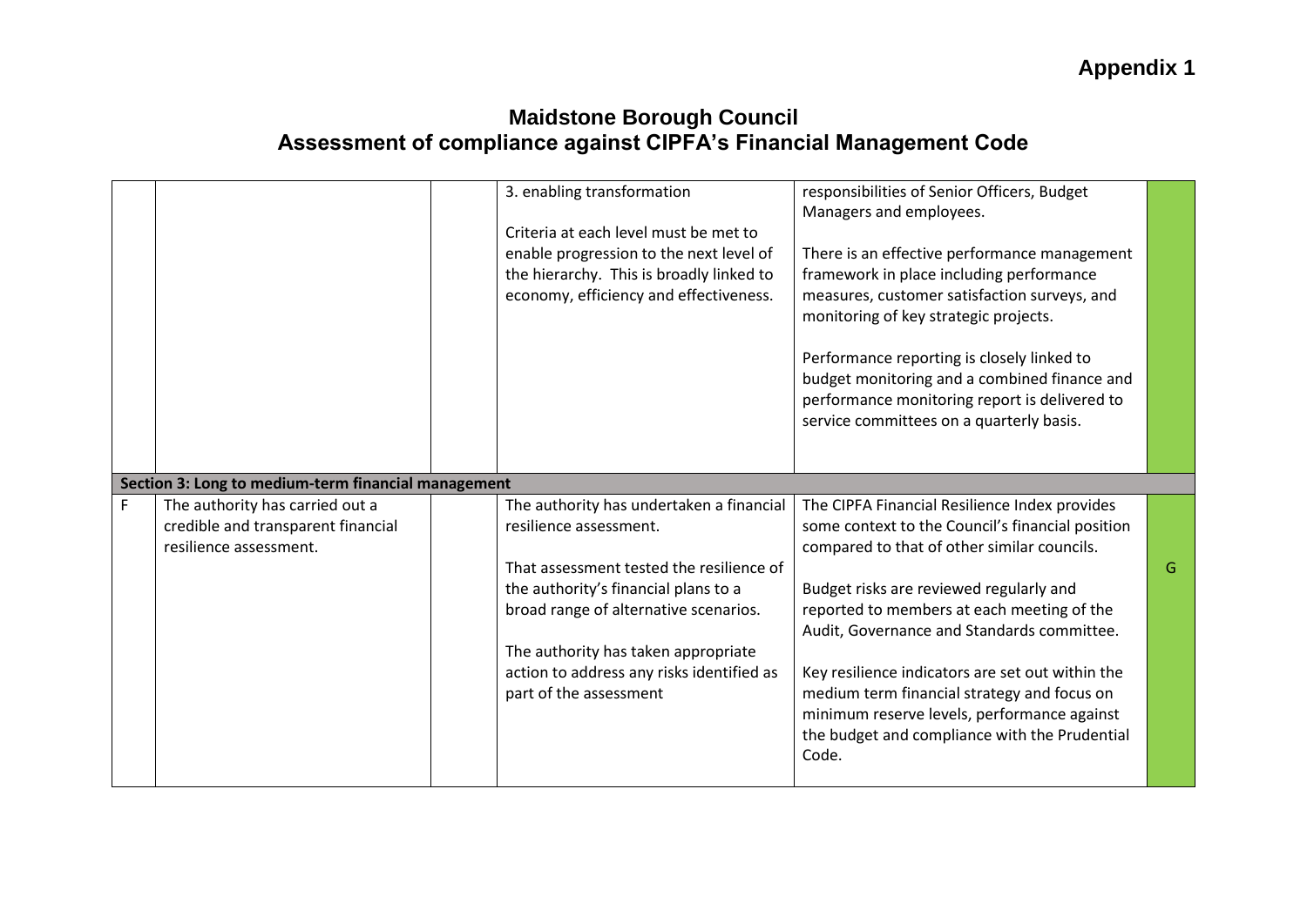|   |                                                                                                                                            |                                                                                                                                                                                                                                                                                                                                                                                                                                                                        | A corporate risk register is maintained and<br>reported to Policy and Resources committee on<br>a quarterly basis, alongside budget and<br>performance monitoring reports. All risks have<br>identified mitigations and are monitored<br>regularly by management.  |   |
|---|--------------------------------------------------------------------------------------------------------------------------------------------|------------------------------------------------------------------------------------------------------------------------------------------------------------------------------------------------------------------------------------------------------------------------------------------------------------------------------------------------------------------------------------------------------------------------------------------------------------------------|--------------------------------------------------------------------------------------------------------------------------------------------------------------------------------------------------------------------------------------------------------------------|---|
| G | The authority understands its<br>prospects for financial sustainability<br>in the longer term and has reported<br>this clearly to members. | The authority has a sufficiently robust<br>understanding of the risks to its<br>financial sustainability.<br>The authority has a strategic plan and<br>long-term financial strategy that<br>addresses adequately those risks.<br>The authority reports effectively to the<br>leadership team and to members its<br>prospects for long-term financial<br>sustainability, the associated risks and<br>the impact of these for short- and<br>medium-term decision making. | Risks to financial sustainability are regularly<br>reviewed and reported to the Audit,<br>Governance and Standards Committee.<br>The Council has a strategic plan and a 5 year<br>Medium Term Financial Strategy (MTFS) which<br>is reviewed and updated annually. | G |
| H | The authority complies with the                                                                                                            | The authority is aware of its obligations                                                                                                                                                                                                                                                                                                                                                                                                                              | Maidstone Borough Council complies with the                                                                                                                                                                                                                        |   |
|   | <b>CIPFA Prudential Code for Capital</b><br>Finance in Local Authorities.                                                                  | under the Prudential Code.<br>The authority has prepared a suitable<br>capital strategy.                                                                                                                                                                                                                                                                                                                                                                               | requirements of the Prudential code, and<br>prepares its Capital, Investment and Treasury<br>Management strategies with reference to this.<br>The Audit, Governance and Standards                                                                                  | G |
|   |                                                                                                                                            | The authority has a set of prudential<br>indicators in line with the Prudential<br>Code.                                                                                                                                                                                                                                                                                                                                                                               | Committee receives reports on performance<br>against the Treasury Management Strategy and<br>Prudential Indicators twice a year, and quarterly                                                                                                                     |   |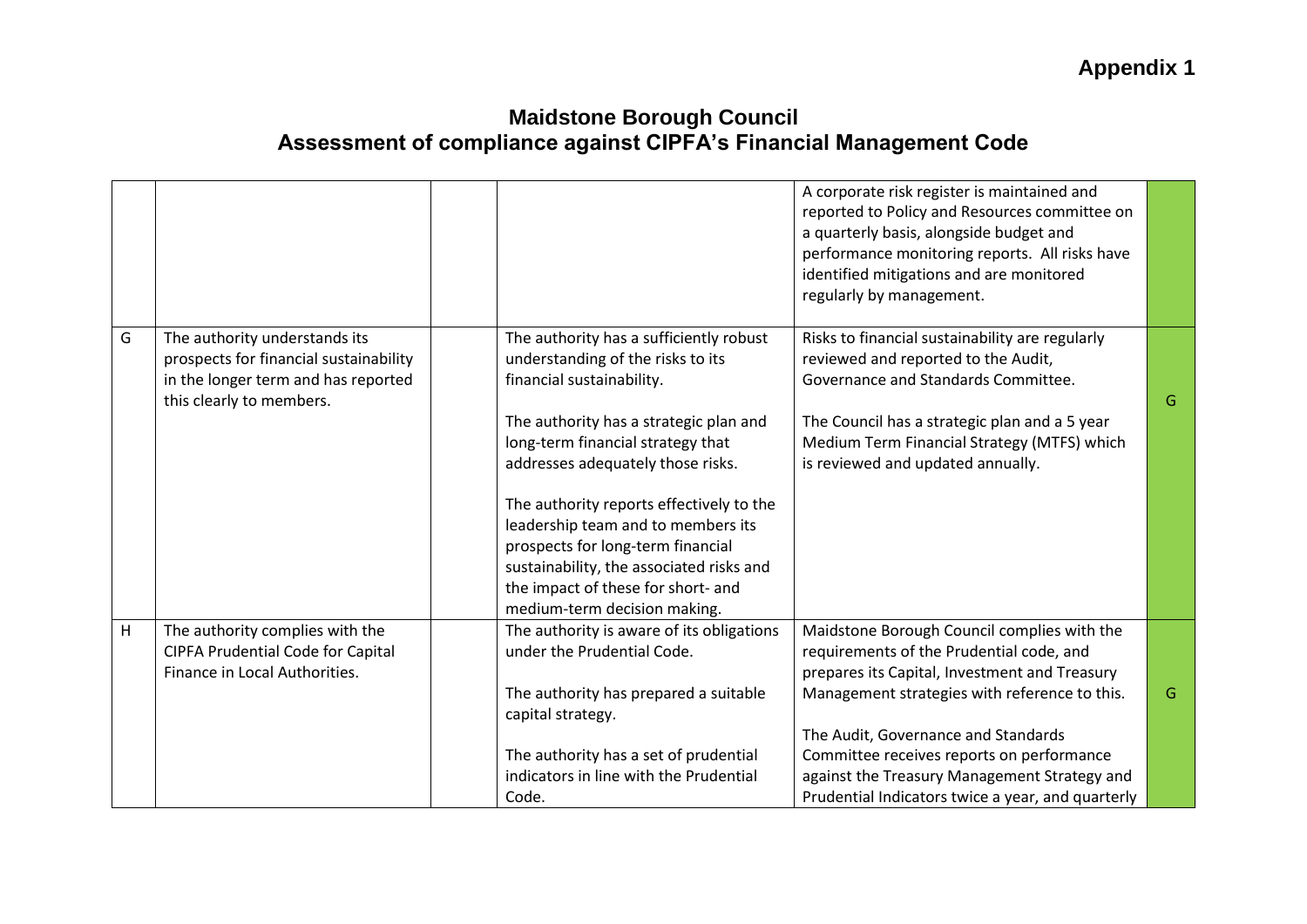| updates are also included within budget<br>The authority has suitable mechanisms<br>monitoring reports to Policy and Resources<br>for monitoring its performance against<br>Committee.<br>the prudential indicators that it has set.<br>The Council's capital strategy has been<br>approved by Full Council and contains a range<br>of indicators set with reference to the<br>Prudential Code for Capital Finance.<br>Capital spending is monitored by service<br>committees, and updates on Treasury<br>Management are reported to Policy and<br>Resources committee as part of quarterly<br>budget monitoring.<br>The Council has adopted a 5 year medium term<br>The authority has a rolling multi-year<br>The authority has in place an agreed<br>medium-term financial plan<br>medium term financial plan.<br>financial strategy (MTFS) which is updated and<br>consistent with sustainable service<br>The medium-term financial plan<br>rolled forward annually. Consultation with<br>consistent with and integrated into<br>officers, members, residents and external<br>G<br>plans.<br>relevant service plans and its capital<br>partners takes places as part of the<br>development of the strategy to ensure that it<br>strategy.<br>reflects up to date priorities and horizon<br>The medium-term financial plan has<br>scanning.<br>been prepared on the basis of a robust<br>assessment of the relevant drivers of<br>The capital, treasury management and<br>investment strategies form part MTFS and<br>cost and demand. |  |                                                |  |
|------------------------------------------------------------------------------------------------------------------------------------------------------------------------------------------------------------------------------------------------------------------------------------------------------------------------------------------------------------------------------------------------------------------------------------------------------------------------------------------------------------------------------------------------------------------------------------------------------------------------------------------------------------------------------------------------------------------------------------------------------------------------------------------------------------------------------------------------------------------------------------------------------------------------------------------------------------------------------------------------------------------------------------------------------------------------------------------------------------------------------------------------------------------------------------------------------------------------------------------------------------------------------------------------------------------------------------------------------------------------------------------------------------------------------------------------------------------------------------------------------------------------------------------|--|------------------------------------------------|--|
|                                                                                                                                                                                                                                                                                                                                                                                                                                                                                                                                                                                                                                                                                                                                                                                                                                                                                                                                                                                                                                                                                                                                                                                                                                                                                                                                                                                                                                                                                                                                          |  |                                                |  |
|                                                                                                                                                                                                                                                                                                                                                                                                                                                                                                                                                                                                                                                                                                                                                                                                                                                                                                                                                                                                                                                                                                                                                                                                                                                                                                                                                                                                                                                                                                                                          |  |                                                |  |
|                                                                                                                                                                                                                                                                                                                                                                                                                                                                                                                                                                                                                                                                                                                                                                                                                                                                                                                                                                                                                                                                                                                                                                                                                                                                                                                                                                                                                                                                                                                                          |  |                                                |  |
|                                                                                                                                                                                                                                                                                                                                                                                                                                                                                                                                                                                                                                                                                                                                                                                                                                                                                                                                                                                                                                                                                                                                                                                                                                                                                                                                                                                                                                                                                                                                          |  |                                                |  |
|                                                                                                                                                                                                                                                                                                                                                                                                                                                                                                                                                                                                                                                                                                                                                                                                                                                                                                                                                                                                                                                                                                                                                                                                                                                                                                                                                                                                                                                                                                                                          |  |                                                |  |
|                                                                                                                                                                                                                                                                                                                                                                                                                                                                                                                                                                                                                                                                                                                                                                                                                                                                                                                                                                                                                                                                                                                                                                                                                                                                                                                                                                                                                                                                                                                                          |  |                                                |  |
|                                                                                                                                                                                                                                                                                                                                                                                                                                                                                                                                                                                                                                                                                                                                                                                                                                                                                                                                                                                                                                                                                                                                                                                                                                                                                                                                                                                                                                                                                                                                          |  |                                                |  |
|                                                                                                                                                                                                                                                                                                                                                                                                                                                                                                                                                                                                                                                                                                                                                                                                                                                                                                                                                                                                                                                                                                                                                                                                                                                                                                                                                                                                                                                                                                                                          |  |                                                |  |
|                                                                                                                                                                                                                                                                                                                                                                                                                                                                                                                                                                                                                                                                                                                                                                                                                                                                                                                                                                                                                                                                                                                                                                                                                                                                                                                                                                                                                                                                                                                                          |  |                                                |  |
|                                                                                                                                                                                                                                                                                                                                                                                                                                                                                                                                                                                                                                                                                                                                                                                                                                                                                                                                                                                                                                                                                                                                                                                                                                                                                                                                                                                                                                                                                                                                          |  |                                                |  |
|                                                                                                                                                                                                                                                                                                                                                                                                                                                                                                                                                                                                                                                                                                                                                                                                                                                                                                                                                                                                                                                                                                                                                                                                                                                                                                                                                                                                                                                                                                                                          |  |                                                |  |
|                                                                                                                                                                                                                                                                                                                                                                                                                                                                                                                                                                                                                                                                                                                                                                                                                                                                                                                                                                                                                                                                                                                                                                                                                                                                                                                                                                                                                                                                                                                                          |  |                                                |  |
|                                                                                                                                                                                                                                                                                                                                                                                                                                                                                                                                                                                                                                                                                                                                                                                                                                                                                                                                                                                                                                                                                                                                                                                                                                                                                                                                                                                                                                                                                                                                          |  |                                                |  |
|                                                                                                                                                                                                                                                                                                                                                                                                                                                                                                                                                                                                                                                                                                                                                                                                                                                                                                                                                                                                                                                                                                                                                                                                                                                                                                                                                                                                                                                                                                                                          |  |                                                |  |
|                                                                                                                                                                                                                                                                                                                                                                                                                                                                                                                                                                                                                                                                                                                                                                                                                                                                                                                                                                                                                                                                                                                                                                                                                                                                                                                                                                                                                                                                                                                                          |  |                                                |  |
|                                                                                                                                                                                                                                                                                                                                                                                                                                                                                                                                                                                                                                                                                                                                                                                                                                                                                                                                                                                                                                                                                                                                                                                                                                                                                                                                                                                                                                                                                                                                          |  |                                                |  |
|                                                                                                                                                                                                                                                                                                                                                                                                                                                                                                                                                                                                                                                                                                                                                                                                                                                                                                                                                                                                                                                                                                                                                                                                                                                                                                                                                                                                                                                                                                                                          |  |                                                |  |
|                                                                                                                                                                                                                                                                                                                                                                                                                                                                                                                                                                                                                                                                                                                                                                                                                                                                                                                                                                                                                                                                                                                                                                                                                                                                                                                                                                                                                                                                                                                                          |  |                                                |  |
|                                                                                                                                                                                                                                                                                                                                                                                                                                                                                                                                                                                                                                                                                                                                                                                                                                                                                                                                                                                                                                                                                                                                                                                                                                                                                                                                                                                                                                                                                                                                          |  |                                                |  |
|                                                                                                                                                                                                                                                                                                                                                                                                                                                                                                                                                                                                                                                                                                                                                                                                                                                                                                                                                                                                                                                                                                                                                                                                                                                                                                                                                                                                                                                                                                                                          |  |                                                |  |
|                                                                                                                                                                                                                                                                                                                                                                                                                                                                                                                                                                                                                                                                                                                                                                                                                                                                                                                                                                                                                                                                                                                                                                                                                                                                                                                                                                                                                                                                                                                                          |  |                                                |  |
|                                                                                                                                                                                                                                                                                                                                                                                                                                                                                                                                                                                                                                                                                                                                                                                                                                                                                                                                                                                                                                                                                                                                                                                                                                                                                                                                                                                                                                                                                                                                          |  |                                                |  |
|                                                                                                                                                                                                                                                                                                                                                                                                                                                                                                                                                                                                                                                                                                                                                                                                                                                                                                                                                                                                                                                                                                                                                                                                                                                                                                                                                                                                                                                                                                                                          |  |                                                |  |
|                                                                                                                                                                                                                                                                                                                                                                                                                                                                                                                                                                                                                                                                                                                                                                                                                                                                                                                                                                                                                                                                                                                                                                                                                                                                                                                                                                                                                                                                                                                                          |  |                                                |  |
|                                                                                                                                                                                                                                                                                                                                                                                                                                                                                                                                                                                                                                                                                                                                                                                                                                                                                                                                                                                                                                                                                                                                                                                                                                                                                                                                                                                                                                                                                                                                          |  |                                                |  |
|                                                                                                                                                                                                                                                                                                                                                                                                                                                                                                                                                                                                                                                                                                                                                                                                                                                                                                                                                                                                                                                                                                                                                                                                                                                                                                                                                                                                                                                                                                                                          |  | interact closely with the revenue projections. |  |
| The medium-term financial plan has<br>The documents are presented alongside one                                                                                                                                                                                                                                                                                                                                                                                                                                                                                                                                                                                                                                                                                                                                                                                                                                                                                                                                                                                                                                                                                                                                                                                                                                                                                                                                                                                                                                                          |  |                                                |  |
| been tested for resilience against<br>another for approval by Council.                                                                                                                                                                                                                                                                                                                                                                                                                                                                                                                                                                                                                                                                                                                                                                                                                                                                                                                                                                                                                                                                                                                                                                                                                                                                                                                                                                                                                                                                   |  |                                                |  |
| realistic potential variations in key                                                                                                                                                                                                                                                                                                                                                                                                                                                                                                                                                                                                                                                                                                                                                                                                                                                                                                                                                                                                                                                                                                                                                                                                                                                                                                                                                                                                                                                                                                    |  |                                                |  |
| drivers of cost and demand.                                                                                                                                                                                                                                                                                                                                                                                                                                                                                                                                                                                                                                                                                                                                                                                                                                                                                                                                                                                                                                                                                                                                                                                                                                                                                                                                                                                                                                                                                                              |  |                                                |  |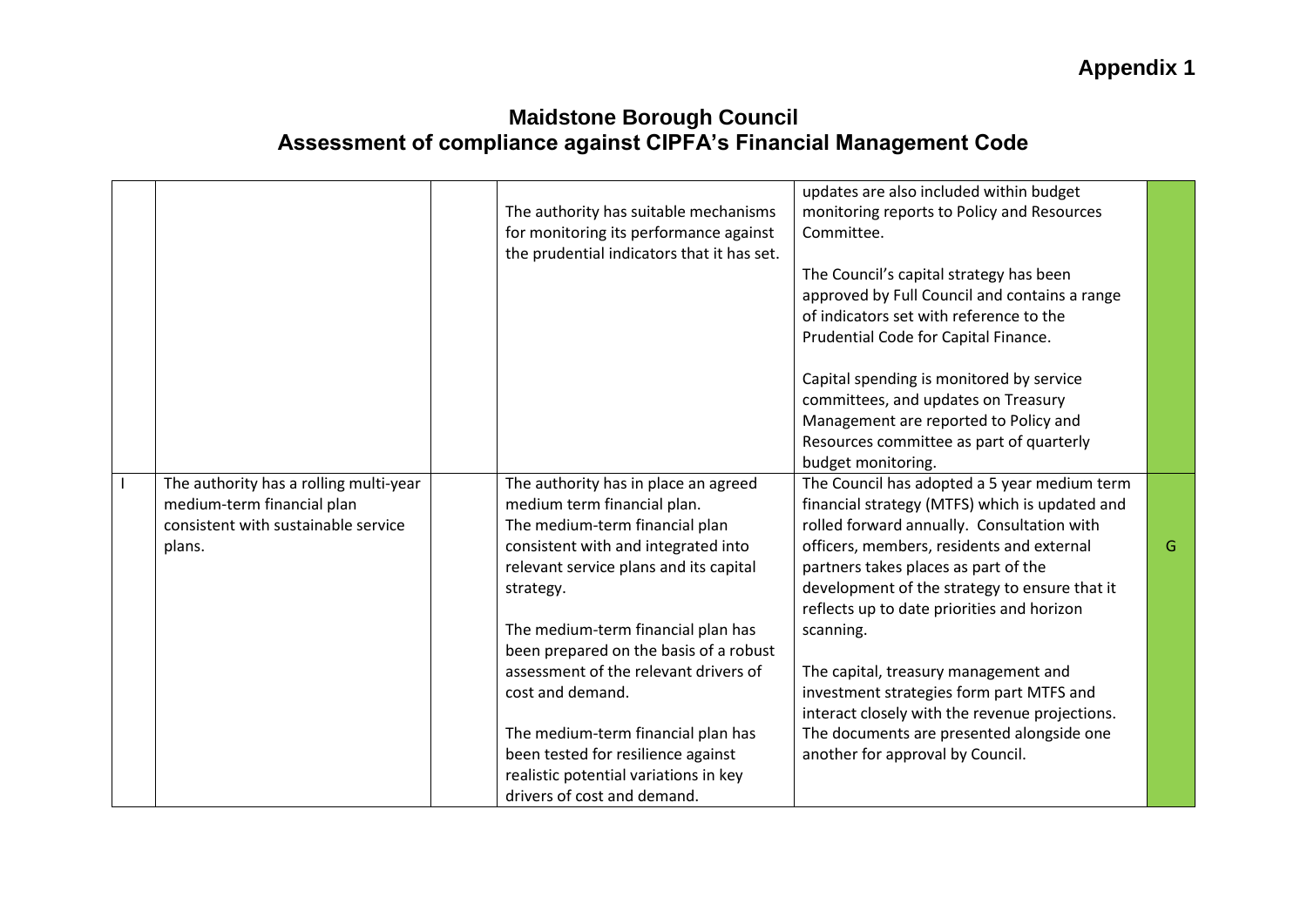|         |                                                                                                       |                                                                                                                                                                                                                                                                                                                                                                                                                      | Development of the MTFS incorporates scenario<br>planning, with adverse and favourable<br>assumptions being modelled and presented to<br>decision makers.                                                                                                                                                                                                                                                                                                                                                                                                                                                                                                                                                                                                                                                                                                                                                                                |   |
|---------|-------------------------------------------------------------------------------------------------------|----------------------------------------------------------------------------------------------------------------------------------------------------------------------------------------------------------------------------------------------------------------------------------------------------------------------------------------------------------------------------------------------------------------------|------------------------------------------------------------------------------------------------------------------------------------------------------------------------------------------------------------------------------------------------------------------------------------------------------------------------------------------------------------------------------------------------------------------------------------------------------------------------------------------------------------------------------------------------------------------------------------------------------------------------------------------------------------------------------------------------------------------------------------------------------------------------------------------------------------------------------------------------------------------------------------------------------------------------------------------|---|
|         | <b>Section 4: The annual budget</b>                                                                   |                                                                                                                                                                                                                                                                                                                                                                                                                      |                                                                                                                                                                                                                                                                                                                                                                                                                                                                                                                                                                                                                                                                                                                                                                                                                                                                                                                                          |   |
| $\perp$ | The authority complies with its<br>statutory obligations in respect of<br>the budget setting process. | The authority is aware of its statutory<br>obligations in respect of the budget-<br>setting process.<br>The authority has set a balanced budget<br>for the current year.<br>The authority is likely to be able to set a<br>balanced budget for the forthcoming<br>year.<br>The authority is aware of the<br>circumstances under which it should<br>issue a Section 114 notice and how it<br>would go about doing so. | The budget for the current financial year<br>(2021/22) was agreed by Full Council in<br>February, in accordance with the Local<br>Government Act 2000.<br>Officers anticipate that it will be possible to set<br>a balanced budget for the forthcoming year,<br>2022/23. It is possible that the current funding<br>gap may increase depending on the speed of<br>recovery from the Covid 19 pandemic, or as a<br>result of reforms to central government policy<br>including the Relative Review of Needs and<br>Resources (previously referred to as the Fair<br>Funding Review), Business Rates Retention<br>Review and Reset and Local Government<br>Finance Settlement implications. Earmarked<br>reserves and the General Fund balance will be<br>sufficient to mitigate any funding gap to enable<br>savings to be identified for delivery in<br>subsequent years of the MTFS.<br>Officers are aware of the circumstances and the | G |
|         |                                                                                                       |                                                                                                                                                                                                                                                                                                                                                                                                                      | process for issuing a Section 114 notice, but do                                                                                                                                                                                                                                                                                                                                                                                                                                                                                                                                                                                                                                                                                                                                                                                                                                                                                         |   |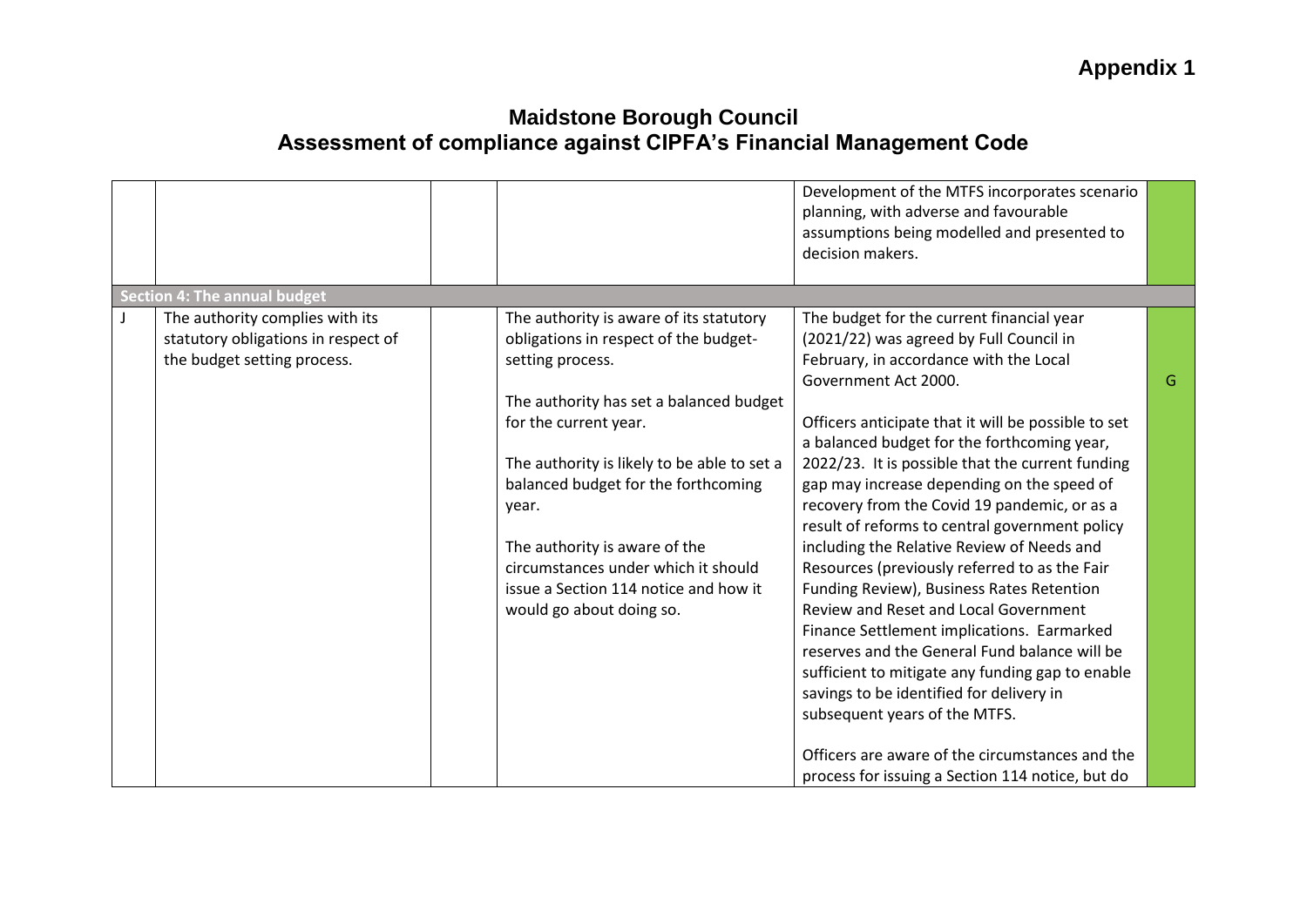|   |                                                                                                                                                                                           |                                                                                                                                                                                                                                                                                                                                                                                                                                                                                                                                                                                                                                                                                                                                                                                         | not envisage this being necessary over the<br>medium term.                                                                                                                                                                                                                                                                                                                                                                                                                                                                                                                                                                                                                                      |   |
|---|-------------------------------------------------------------------------------------------------------------------------------------------------------------------------------------------|-----------------------------------------------------------------------------------------------------------------------------------------------------------------------------------------------------------------------------------------------------------------------------------------------------------------------------------------------------------------------------------------------------------------------------------------------------------------------------------------------------------------------------------------------------------------------------------------------------------------------------------------------------------------------------------------------------------------------------------------------------------------------------------------|-------------------------------------------------------------------------------------------------------------------------------------------------------------------------------------------------------------------------------------------------------------------------------------------------------------------------------------------------------------------------------------------------------------------------------------------------------------------------------------------------------------------------------------------------------------------------------------------------------------------------------------------------------------------------------------------------|---|
| K | The budget report includes a<br>statement by the chief finance<br>officer on the robustness of the<br>estimates and a statement on the<br>adequacy of the proposed financial<br>reserves. | The authority's most recent budget<br>report includes a statement by the CFO<br>on the robustness of the estimates and<br>a statement of the adequacy of the<br>proposed financial reserves.<br>The report accurately identifies and<br>considers the most significant estimates<br>used to prepare the budget, the<br>potential for these estimates to be<br>incorrect and the impact should this be<br>the case.<br>The authority has sufficient reserves to<br>ensure its financial sustainability for the<br>foreseeable future.<br>The report sets out the current level of<br>the authority's reserves, whether these<br>are sufficient to ensure the authority's<br>ongoing financial sustainability and the<br>action that the authority is taking to<br>address any shortfall. | The 2021/22 budget and 5 year MTFS were<br>agreed by Full Council in February. The MTFS<br>incorporates the CFO's Statement of the<br>Robustness of Estimates.<br>The MTFS contains and reports on the most<br>significant estimates, and expected levels of<br>reserves over the medium term.<br>The CFO's overarching statement on the<br>robustness of estimates and adequacy of<br>reserves is highlighted to both Policy and<br>Resources Committee and Full Council.<br>A number of reserves are held to mitigate<br>future financial risks.<br>The MTFS includes projections of usable<br>reserves at the end of the forthcoming financial<br>year taking into account investment plans. | G |
|   | Section 5: Stakeholder engagement and business plans                                                                                                                                      |                                                                                                                                                                                                                                                                                                                                                                                                                                                                                                                                                                                                                                                                                                                                                                                         |                                                                                                                                                                                                                                                                                                                                                                                                                                                                                                                                                                                                                                                                                                 |   |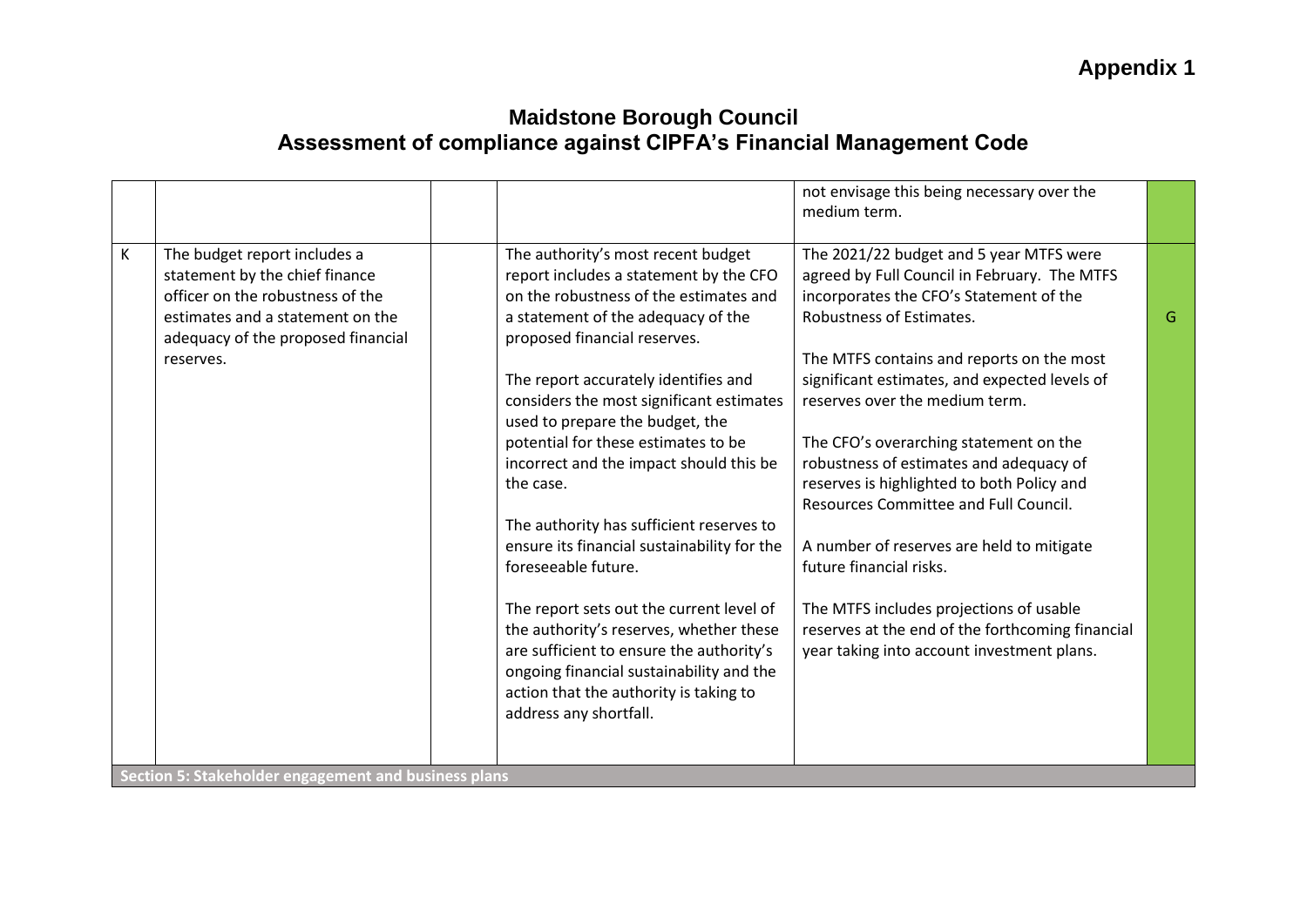| $\mathsf{L}$ | The authority has engaged where      | The authority knows who its key          | The Council has a Communications &                 |   |
|--------------|--------------------------------------|------------------------------------------|----------------------------------------------------|---|
|              | appropriate with key stakeholders in | stakeholders are.                        | Engagement strategy which identifies the key       |   |
|              | developing its long-term financial   |                                          | stakeholders for each of the Council's strategic   |   |
|              | strategy, medium-term financial plan | The authority has sought to engage with  | objectives and the strategy for partnership        |   |
|              | and annual budget.                   | key stakeholders in developing its long- | working. This strategy is continually updated.     | G |
|              |                                      | term financial strategy, its medium term | Communications plans for individual campaigns      |   |
|              |                                      | financial plan and its annual budget.    | also incorporate stakeholder engagement            |   |
|              |                                      |                                          | planning.                                          |   |
|              |                                      | The authority has assessed the           |                                                    |   |
|              |                                      | effectiveness of this engagement.        | In addition the Equalities Action plan details the |   |
|              |                                      |                                          | Council's plan for engaging with stakeholder       |   |
|              |                                      | The authority has a plan to              | groups.                                            |   |
|              |                                      | improvement its engagement with key      |                                                    |   |
|              |                                      | stakeholders.                            | Residents surveys are conducted annually and       |   |
|              |                                      |                                          | consultation on the annual budget also takes       |   |
|              |                                      |                                          | place with Maidstone Economic Business             |   |
|              |                                      |                                          | Partnership and the Kent Association of Local      |   |
|              |                                      |                                          | Councils. Members will be consulted as part of     |   |
|              |                                      |                                          | the 2022/23 budget setting process.                |   |
|              |                                      |                                          |                                                    |   |
|              |                                      |                                          | An assessment of the effectiveness of              |   |
|              |                                      |                                          | consultations is currently underway and an         |   |
|              |                                      |                                          | external review of this has been commissioned      |   |
|              |                                      |                                          | by internal audit.                                 |   |
|              |                                      |                                          |                                                    |   |
|              |                                      |                                          | Action: Member workshops to be convened to         |   |
|              |                                      |                                          | inform the development of the 2022/23 budget       |   |
|              |                                      |                                          |                                                    |   |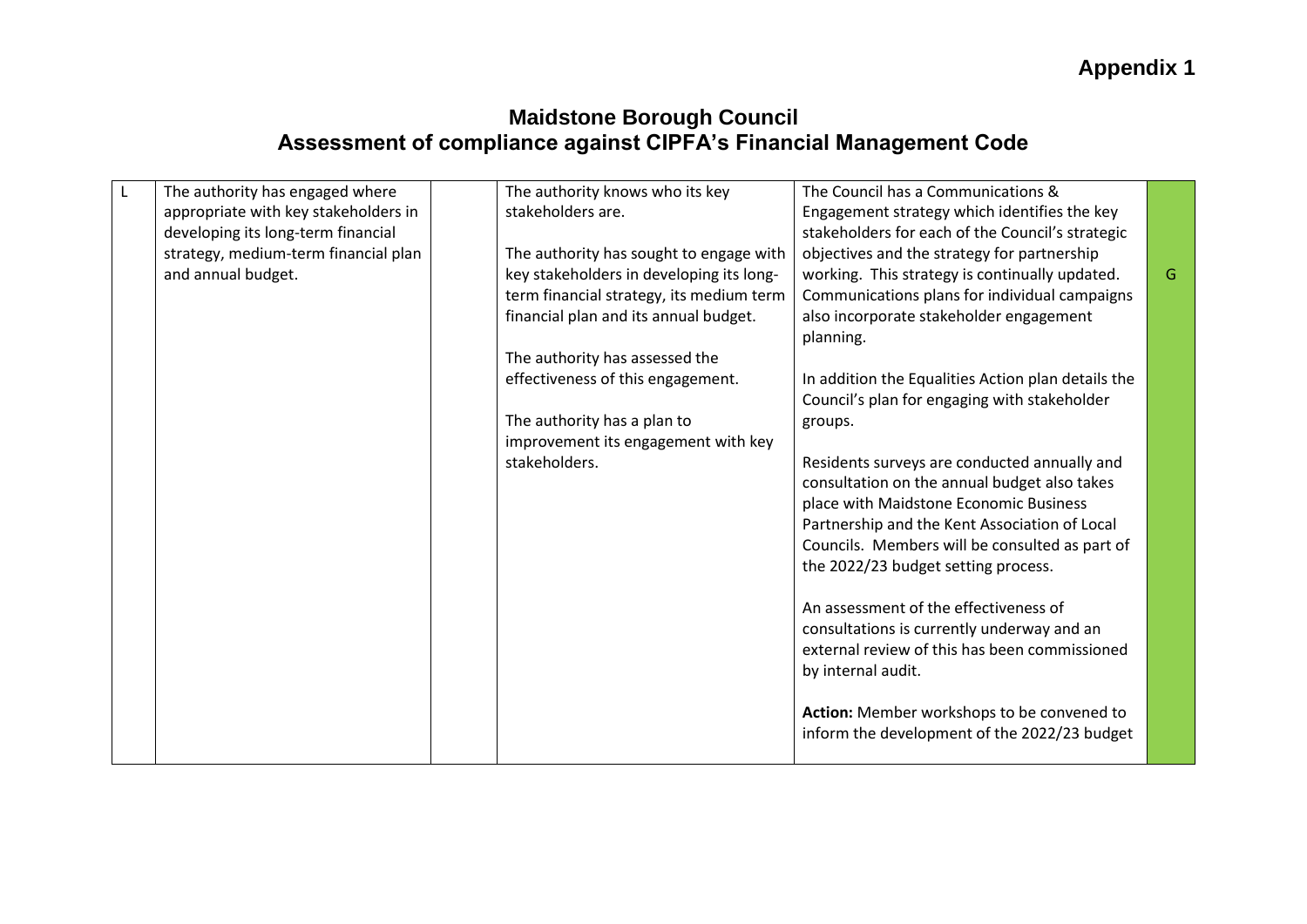| The authority uses an appropriate<br>The authority has a documented option<br>The Capital Strategy sets out the criteria for<br>M |              |
|-----------------------------------------------------------------------------------------------------------------------------------|--------------|
| documented option appraisal<br>appraisal methodology that is<br>assessing schemes to be included on the capital                   |              |
| methodology to demonstrate the<br>consistent with the guidance set out in<br>programme.                                           |              |
| value for money of its decisions.<br>IFAC/PAIB publication 'Project and                                                           | $\mathsf{A}$ |
| <b>Investment Appraisal for Sustainable</b><br>Investment appraisals are undertaken for                                           |              |
| development and construction schemes and for<br>Value Creation: Principles in Project and                                         |              |
| acquisitions of Commercial Property.<br>Investment Appraisal'.                                                                    |              |
| The authority offers guidance to officers<br>The Council uses the Proval tool for assessing                                       |              |
| residential development schemes and the<br>as to when an option appraisal should                                                  |              |
| results of this are considered by the Director of<br>be undertaken.                                                               |              |
| Regeneration and Place, the Director of Finance                                                                                   |              |
| and Business Improvement and Head of<br>The authority's approach to option                                                        |              |
| Finance. Recommendations made to decision<br>appraisal includes appropriate                                                       |              |
| techniques for the qualitative and<br>makers for such schemes are based on the                                                    |              |
| quantitative assessment of options.<br>outputs of investment appraisal alongside                                                  |              |
| qualitative factors including the achievement of                                                                                  |              |
| The authority's approach to option<br>strategic objectives.                                                                       |              |
| appraisal includes suitable mechanisms                                                                                            |              |
| to address risk and uncertainty.<br>Risk management considerations are a feature                                                  |              |
| of all decision reports, and members are                                                                                          |              |
| The authority reports the results of<br>presented with alternative options to consider                                            |              |
| as part of the recommendation.<br>option appraisals in a clear, robust and                                                        |              |
| informative manner that gives clear                                                                                               |              |
| recommendations and outlines the risk<br>Action: Ensure that the requirements of the                                              |              |
| associated with any preferred option(s).<br>IFAC/PAIB publication 'Project and Investment                                         |              |
| Appraisal for Sustainable Value Creation:                                                                                         |              |
| Principles in Project and Investment Appraisal'                                                                                   |              |
| are embedded within the Council's practices.                                                                                      |              |
|                                                                                                                                   |              |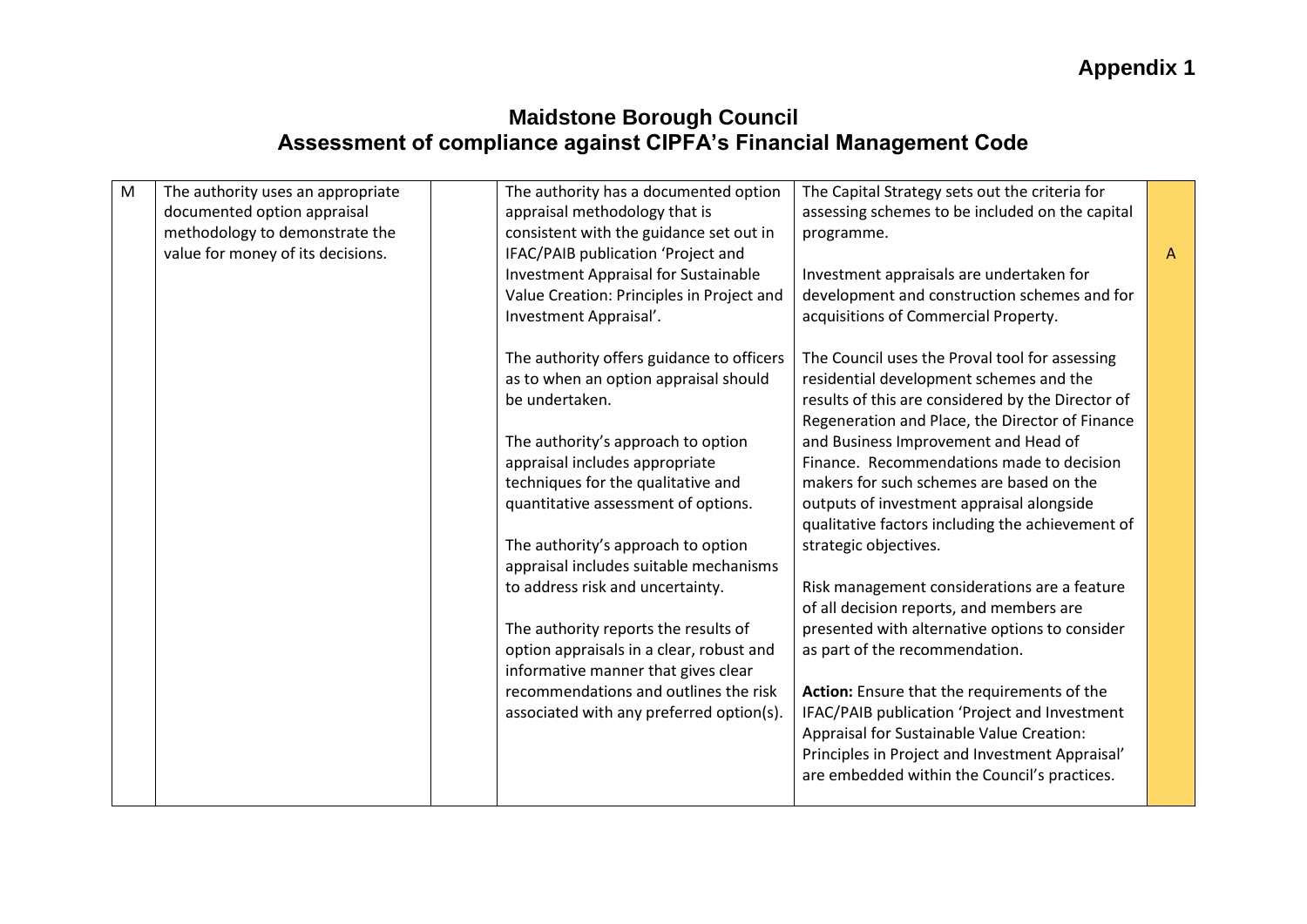|   | <b>Section 6: Monitoring financial performance</b> |                                          |                                                   |              |
|---|----------------------------------------------------|------------------------------------------|---------------------------------------------------|--------------|
| N | The leadership team takes action                   | The authority provides the leadership    | The budget monitoring position is reported to     |              |
|   | using reports enabling it to identify              | team with an appropriate suite of        | the Corporate Leadership Team on a quarterly      |              |
|   | and correct emerging risks to its                  | reports that allow it to identify and to | basis. Alongside this report, backward looking    |              |
|   | budget strategy and financial                      | correct emerging risks to its budget     | performance monitoring data is presented, and     | $\mathsf{A}$ |
|   | sustainability.                                    | strategy and financial sustainability.   | forward-looking risk monitoring is also included. |              |
|   |                                                    |                                          | Risk and performance monitoring information is    |              |
|   |                                                    | The reports cover both forward and       | also considered by Wider Leadership Team, and     |              |
|   |                                                    | backward-looking information in          | the quarterly budget outturn figures are          |              |
|   |                                                    | respect of financial and operational     | discussed with Heads of Service.                  |              |
|   |                                                    | performance.                             |                                                   |              |
|   |                                                    |                                          | The reports are prepared and presented in a       |              |
|   |                                                    | There are mechanisms in place to         | timely manner following the end of each           |              |
|   |                                                    | report the performance of the            | quarter, allowing time for the relevant data to   |              |
|   |                                                    | authority's significant delivery         | be collected. Timely reporting enables potential  |              |
|   |                                                    | partnerships.                            | issues and opportunities to be identified early,  |              |
|   |                                                    |                                          | and corrective action to be taken where           |              |
|   |                                                    | The reports are provided to the          | necessary.                                        |              |
|   |                                                    | leadership team in a timely manner and   |                                                   |              |
|   |                                                    | in a suitable format.                    | The Leadership Team meets regularly, allowing     |              |
|   |                                                    |                                          | for urgent matters to be raised outside of the    |              |
|   |                                                    | The leadership team is happy with the    | quarterly reporting process if necessary.         |              |
|   |                                                    | reports that it receives and with its    |                                                   |              |
|   |                                                    | ability to use these reports to take     | Quarterly Mid Kent Services (MKS) board           |              |
|   |                                                    | appropriate action.                      | meetings are held where key performance           |              |
|   |                                                    |                                          | information is reported and the Director of MKS   |              |
|   |                                                    |                                          | is part of the Council's Corporate Leadership     |              |
|   |                                                    |                                          | Team.                                             |              |
|   |                                                    |                                          |                                                   |              |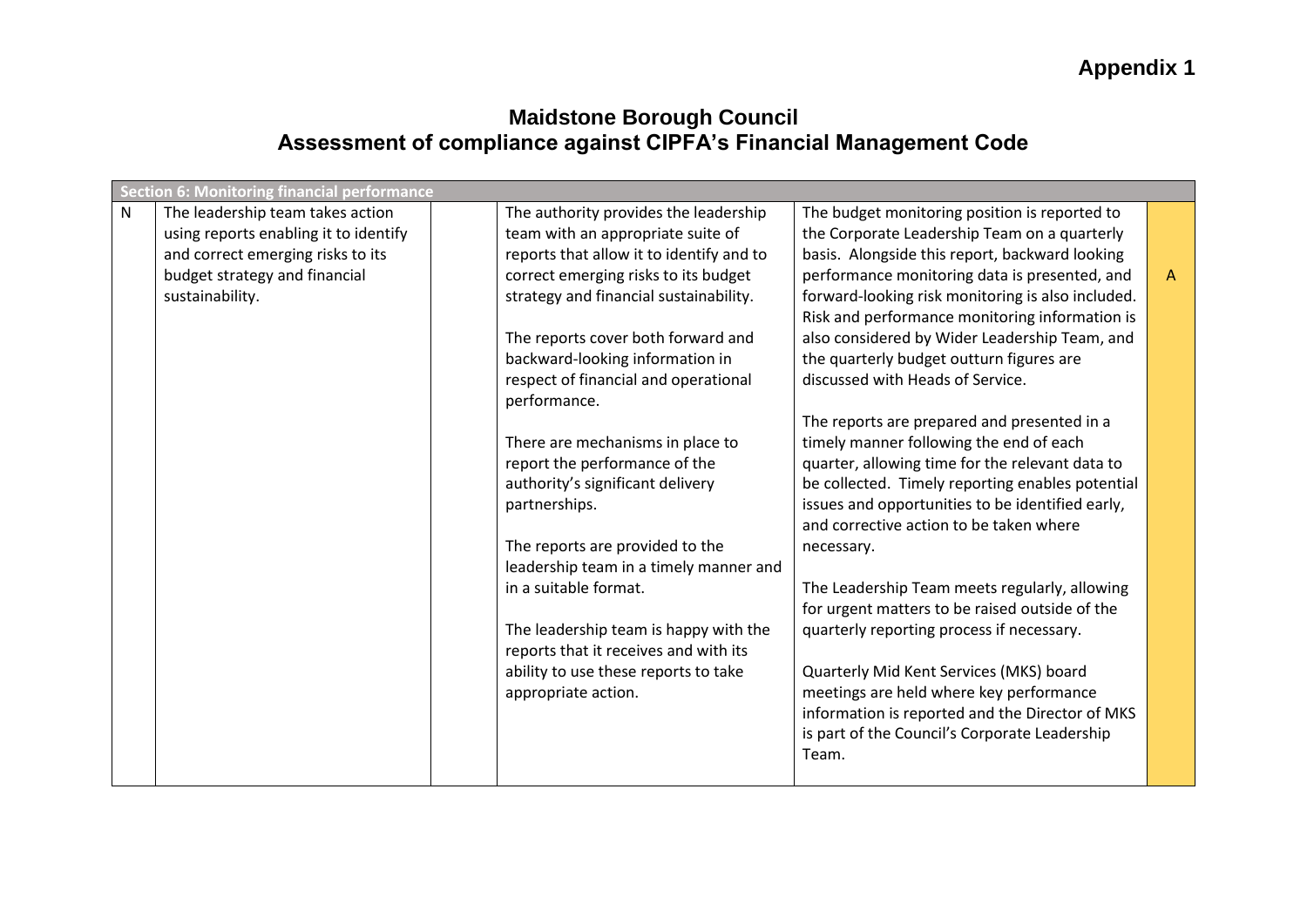|              |                                                                                                                                       |                                                                                                                                                                                                                                                                                  | We also participate in the Maidstone Strategic<br>Infrastructure Working Group with Kent County<br>Council. The aims of the group include achieving<br>consensus in the identification, development<br>and delivery of key infrastructure in the<br>Borough.                                                                                                        |   |
|--------------|---------------------------------------------------------------------------------------------------------------------------------------|----------------------------------------------------------------------------------------------------------------------------------------------------------------------------------------------------------------------------------------------------------------------------------|---------------------------------------------------------------------------------------------------------------------------------------------------------------------------------------------------------------------------------------------------------------------------------------------------------------------------------------------------------------------|---|
|              |                                                                                                                                       |                                                                                                                                                                                                                                                                                  | Action: Assess the usefulness of budget<br>monitoring reports to the leadership team in<br>supporting strategic decision making and<br>identify scope for improving these as<br>appropriate.                                                                                                                                                                        |   |
| $\mathsf{O}$ | The leadership team monitors the<br>elements of its balance sheet that<br>pose a significant risk to its financial<br>sustainability. | The authority has identified the<br>elements of its balance sheet that are<br>most critical to its financial<br>sustainability.<br>The authority has put in place suitable<br>mechanisms to monitor the risk<br>associated with these critical elements<br>of its balance sheet. | Quarterly financial updates to Policy and<br>Resources Committee incorporate reporting on<br>elements of the balance sheet including<br>reserves, capital expenditure, treasury<br>management and council tax and NNDR<br>collection rates. Key Performance Indicators<br>also assess paid performance statistics,<br>investment risk and recovery of sundry debts. | G |
|              |                                                                                                                                       | The authority is taking action to<br>mitigate the risk identified.<br>The authority reports unplanned use of<br>its reserves to the leadership team in a<br>timely manner.                                                                                                       | The Strategic Capital Investment Board meets<br>regularly to oversee the implementation of the<br>capital strategy and discuss future risks and<br>opportunities.<br>The Pension Fund is reviewed on a triennial<br>basis and annual contributions are adjusted to<br>ensure that deficits are repaid over the next 16                                              |   |
|              |                                                                                                                                       |                                                                                                                                                                                                                                                                                  | vears.                                                                                                                                                                                                                                                                                                                                                              |   |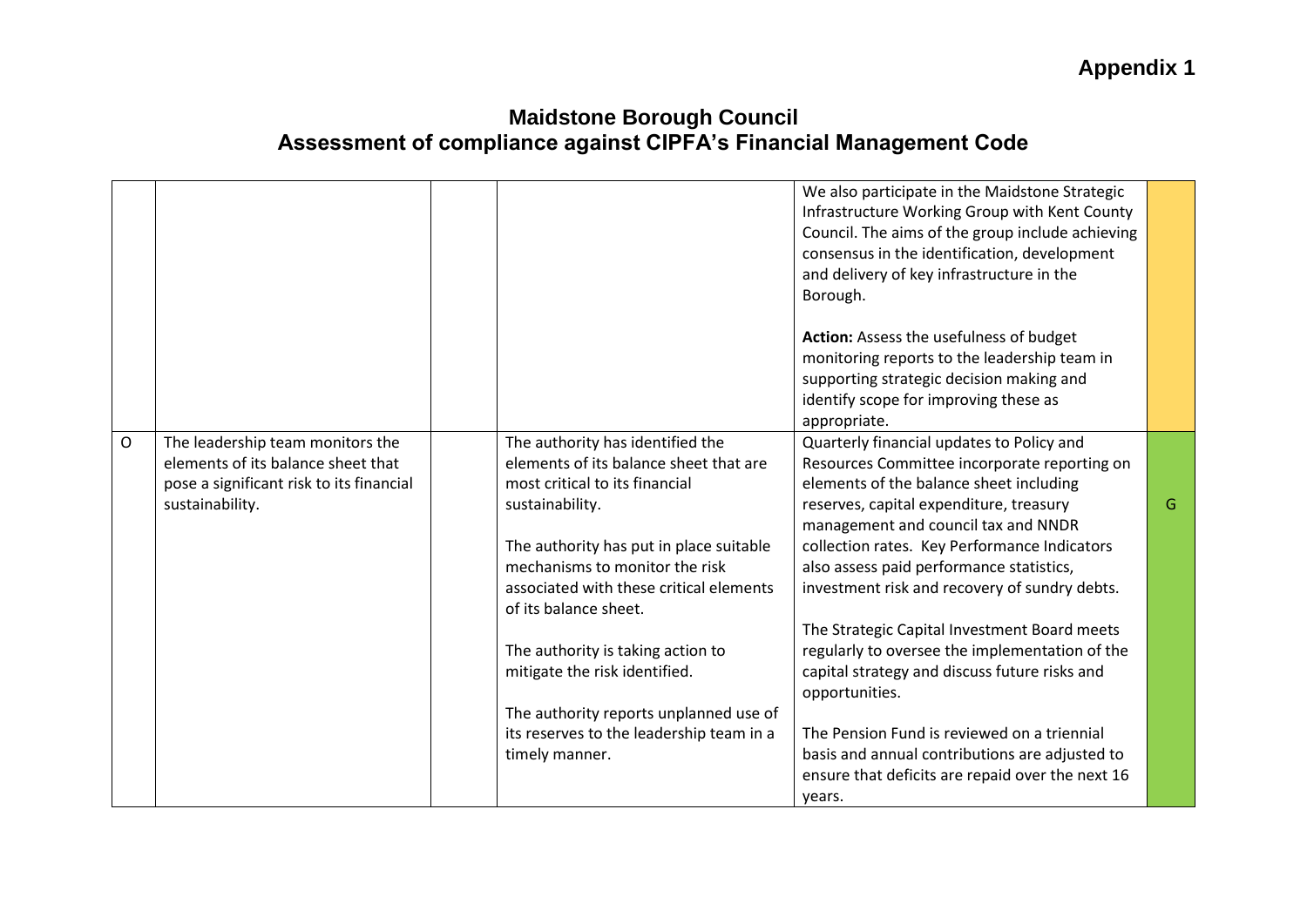|   |                                                                                                                                                                                                                                                                                            | The monitoring of balance sheet risks is<br>integrated into the authority's<br>management accounts reporting<br>processes.                                                                                                                                                                                                                                                                                                                     | The Council does not have a history of needing<br>to make unplanned use of reserves. However, if<br>this situation were to materialise this would be<br>reported to Policy and Resources Committee,<br>via the Corporate Leadership Team. In recent<br>years, the Council has been able to mitigate<br>against unplanned use of reserves through the<br>creation of contingency within Earmarked<br>Reserves.<br>Action: Refresh the 2021/22 Capital Strategy                                                                                                                                                   |   |
|---|--------------------------------------------------------------------------------------------------------------------------------------------------------------------------------------------------------------------------------------------------------------------------------------------|------------------------------------------------------------------------------------------------------------------------------------------------------------------------------------------------------------------------------------------------------------------------------------------------------------------------------------------------------------------------------------------------------------------------------------------------|-----------------------------------------------------------------------------------------------------------------------------------------------------------------------------------------------------------------------------------------------------------------------------------------------------------------------------------------------------------------------------------------------------------------------------------------------------------------------------------------------------------------------------------------------------------------------------------------------------------------|---|
|   | <b>Section 7: External financial reporting</b>                                                                                                                                                                                                                                             |                                                                                                                                                                                                                                                                                                                                                                                                                                                |                                                                                                                                                                                                                                                                                                                                                                                                                                                                                                                                                                                                                 |   |
| P | The chief finance officer has<br>personal and statutory responsibility<br>for ensuring that the statement of<br>accounts produced by the local<br>authority complies with the<br>reporting requirements of the Code<br>of Practice on Local Authority<br>Accounting in the United Kingdom. | The authority's leadership team is<br>aware of the CFO's responsibilities in<br>terms of the preparation of the annual<br>financial statements.<br>The authority's CFO is aware of their<br>responsibilities in terms of the<br>preparation of the annual financial<br>statements.<br>These responsibilities are included in<br>the CFO's role description, personal<br>objectives and other relevant<br>performance management<br>mechanisms. | The Management Team receive quarterly<br>budget and performance monitoring.<br>The CFO is aware of the requirements of the<br>financial statements, which are fully compliant<br>with the Code of Practice on Local Authority<br>Accounting.<br>The Constitution sets out the CFO's<br>responsibilities regarding the statement of<br>accounts. The CFO also undertakes an annual<br>development appraisal with the Chief Executive<br>and performance objectives are monitored at<br>monthly one-to-one meetings.<br>The Council has a long history of unqualified<br>external audit opinions on its financial | G |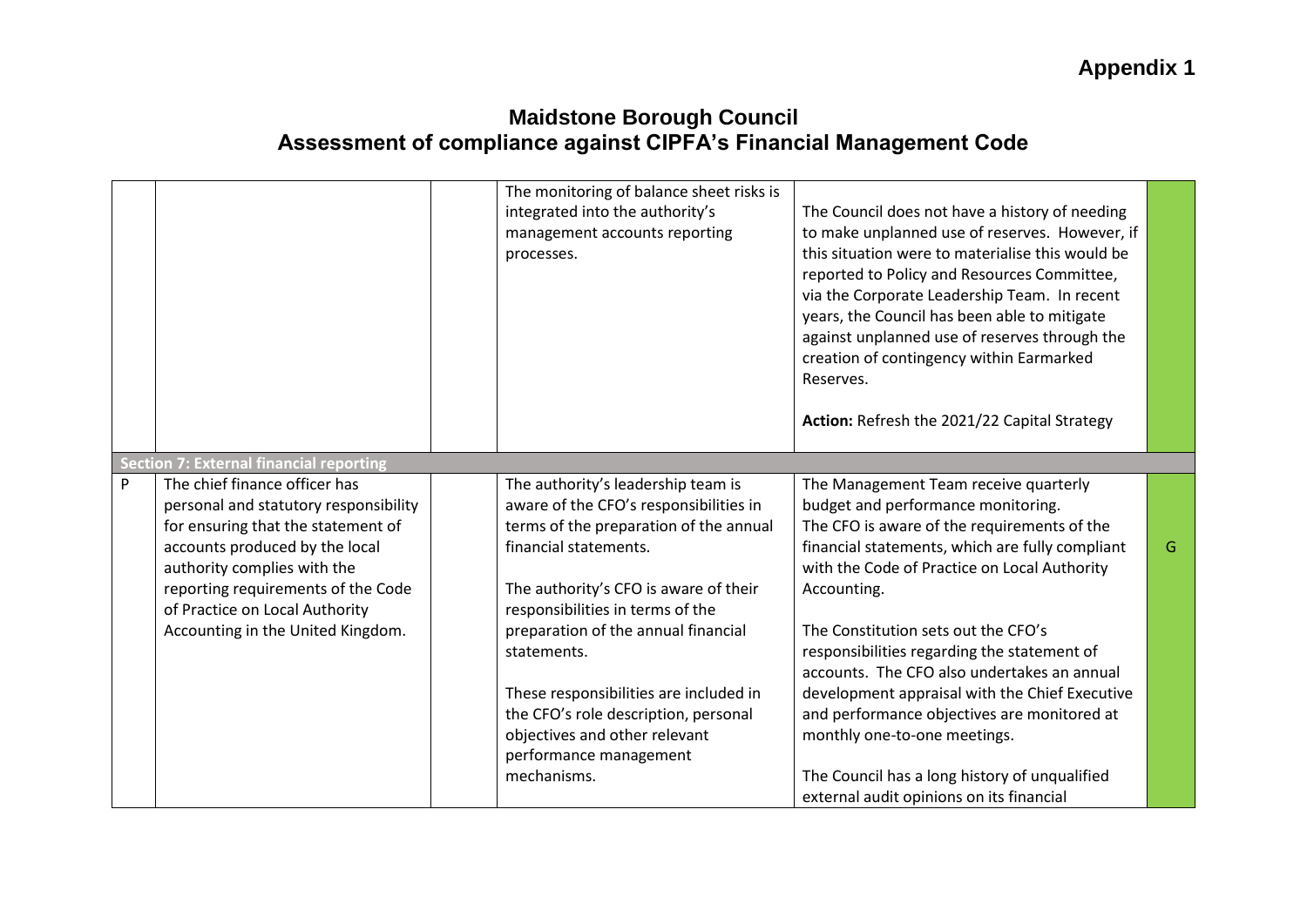|          |                                       | The authority's financial statements      | statements, usually with minimal requirement      |              |
|----------|---------------------------------------|-------------------------------------------|---------------------------------------------------|--------------|
|          |                                       | have hitherto been prepared on time       | for audit adjustments which go beyond             |              |
|          |                                       | and in accordance with the                | presentational improvements. To date, the         |              |
|          |                                       | requirements of the Code of Practice on   | Council has a track record of meeting the         |              |
|          |                                       | Local Authority Accounting in the         | statutory deadlines set out in the Accounts and   |              |
|          |                                       | United Kingdom.                           | Audit Regulations.                                |              |
| $\Omega$ | The presentation of the final outturn | The authority's leadership team is        | Budget outturn information is reported to the     |              |
|          | figures and variations from budget    | provided with a suitable suite of reports | Corporate Leadership Team and to each service     |              |
|          | allows the leadership team to make    | on the authority's financial outturn and  | committee, including an overarching report to     | $\mathsf{A}$ |
|          | strategic financial decisions.        | on significant variations from budget.    | Policy and Resources Committee.                   |              |
|          |                                       |                                           |                                                   |              |
|          |                                       | The information in these reports is       | As well as providing budget, outturn and          |              |
|          |                                       | presented effectively.                    | performance data, these reports detail            |              |
|          |                                       |                                           | significant variances against revenue and capital |              |
|          |                                       | These reports are focused on              | budgets, the reason for the variances and any     |              |
|          |                                       | information that is of interest and       | action being taken to address overspends. The     |              |
|          |                                       | relevance to the leadership team.         | overarching report also includes an information   |              |
|          |                                       |                                           | on treasury management and collection fund        |              |
|          |                                       | The leadership team feels that the        | performance, details of any budget virements      |              |
|          |                                       | reports support it in making strategic    | actioned subsequent to the annual budget          |              |
|          |                                       | financial decisions.                      | being agreed by full Council and information on   |              |
|          |                                       |                                           | the performance of the Council's subsidiary       |              |
|          |                                       |                                           | company, Maidstone Property Holdings Ltd.         |              |
|          |                                       |                                           |                                                   |              |
|          |                                       |                                           | The monthly and quarterly budget monitoring       |              |
|          |                                       |                                           | processes enable early identification of issues,  |              |
|          |                                       |                                           | and allow corrective action to be taken           |              |
|          |                                       |                                           | promptly in order to safeguard the Council's      |              |
|          |                                       |                                           | overall financial position. The information from  |              |
|          |                                       |                                           | these reports is also used to inform the budget   |              |